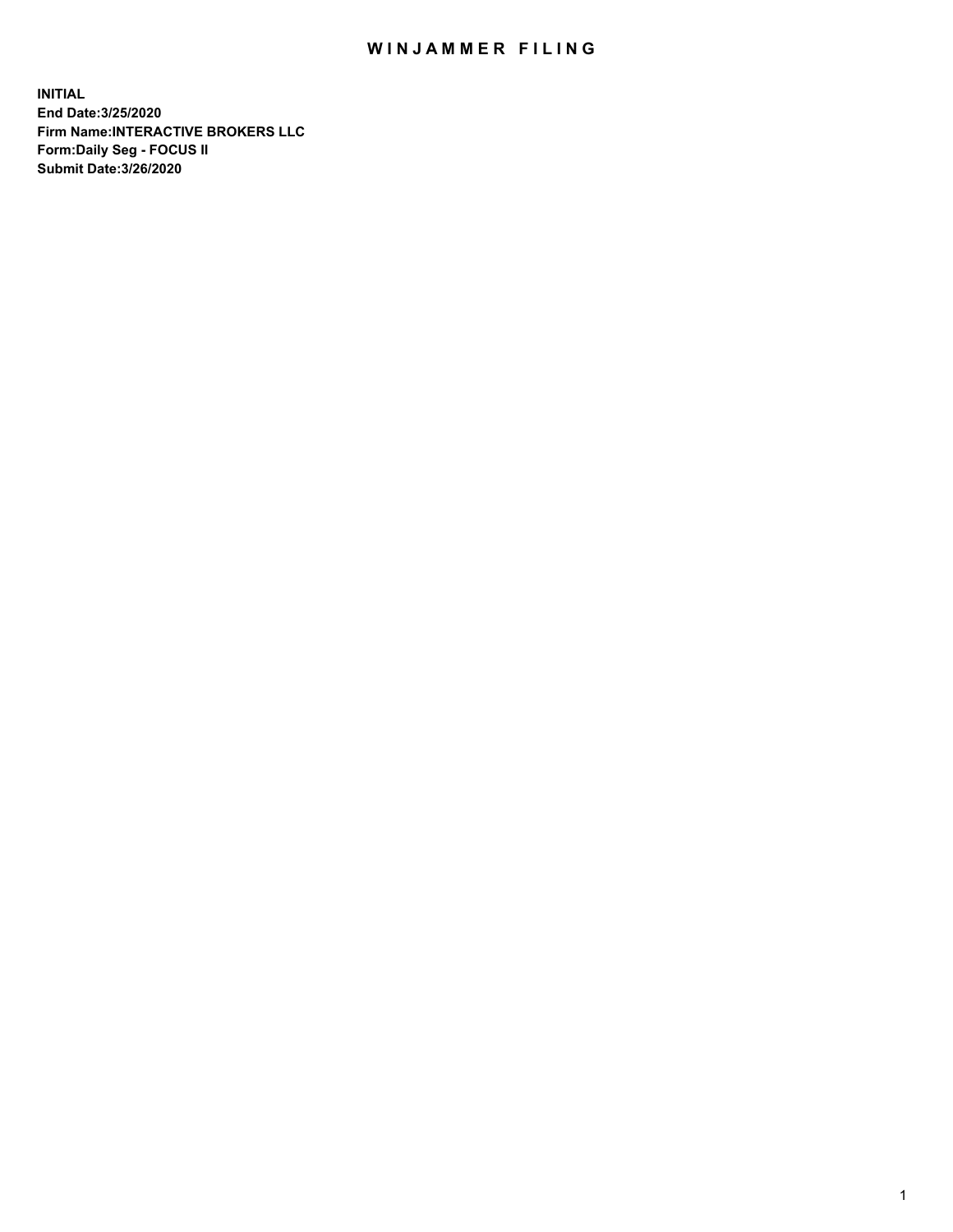**INITIAL End Date:3/25/2020 Firm Name:INTERACTIVE BROKERS LLC Form:Daily Seg - FOCUS II Submit Date:3/26/2020 Daily Segregation - Cover Page**

| Name of Company                                                                                                                                                                                                                                                                                                                | <b>INTERACTIVE BROKERS LLC</b>                                                                  |
|--------------------------------------------------------------------------------------------------------------------------------------------------------------------------------------------------------------------------------------------------------------------------------------------------------------------------------|-------------------------------------------------------------------------------------------------|
| <b>Contact Name</b>                                                                                                                                                                                                                                                                                                            | <b>James Menicucci</b>                                                                          |
| <b>Contact Phone Number</b>                                                                                                                                                                                                                                                                                                    | 203-618-8085                                                                                    |
| <b>Contact Email Address</b>                                                                                                                                                                                                                                                                                                   | jmenicucci@interactivebrokers.c<br>om                                                           |
| FCM's Customer Segregated Funds Residual Interest Target (choose one):<br>a. Minimum dollar amount: ; or<br>b. Minimum percentage of customer segregated funds required:%; or<br>c. Dollar amount range between: and; or<br>d. Percentage range of customer segregated funds required between:% and%.                          | $\overline{\mathbf{0}}$<br>$\overline{\mathbf{0}}$<br>155,000,000 245,000,000<br>0 <sub>0</sub> |
| FCM's Customer Secured Amount Funds Residual Interest Target (choose one):<br>a. Minimum dollar amount: ; or<br>b. Minimum percentage of customer secured funds required:%; or<br>c. Dollar amount range between: and; or<br>d. Percentage range of customer secured funds required between:% and%.                            | <u>0</u><br>$\overline{\mathbf{0}}$<br>80,000,000 120,000,000<br>0 <sub>0</sub>                 |
| FCM's Cleared Swaps Customer Collateral Residual Interest Target (choose one):<br>a. Minimum dollar amount: ; or<br>b. Minimum percentage of cleared swaps customer collateral required:% ; or<br>c. Dollar amount range between: and; or<br>d. Percentage range of cleared swaps customer collateral required between:% and%. | $\overline{\mathbf{0}}$<br>$\underline{\mathbf{0}}$<br>0 <sub>0</sub><br>00                     |

Attach supporting documents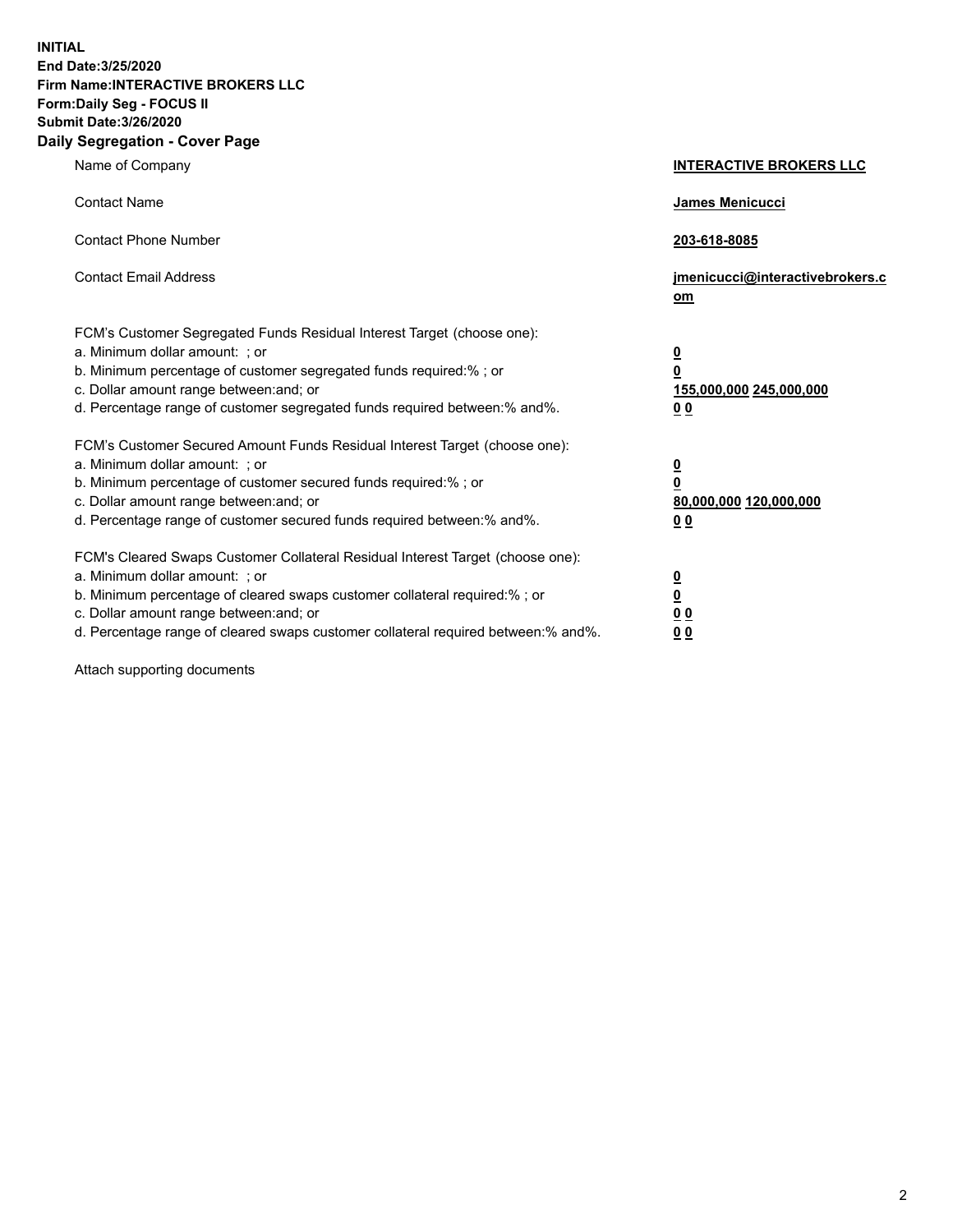**INITIAL End Date:3/25/2020 Firm Name:INTERACTIVE BROKERS LLC Form:Daily Seg - FOCUS II Submit Date:3/26/2020 Daily Segregation - Secured Amounts**

|     | Dany Ocgregation - Oceaned Amounts                                                                         |                                    |
|-----|------------------------------------------------------------------------------------------------------------|------------------------------------|
|     | Foreign Futures and Foreign Options Secured Amounts                                                        |                                    |
|     | Amount required to be set aside pursuant to law, rule or regulation of a foreign                           | $0$ [7305]                         |
|     | government or a rule of a self-regulatory organization authorized thereunder                               |                                    |
| 1.  | Net ledger balance - Foreign Futures and Foreign Option Trading - All Customers                            |                                    |
|     | A. Cash                                                                                                    | 542,009,969 [7315]                 |
|     | B. Securities (at market)                                                                                  | 0 [7317]                           |
| 2.  | Net unrealized profit (loss) in open futures contracts traded on a foreign board of trade                  | 7,509,809 [7325]                   |
| 3.  | Exchange traded options                                                                                    |                                    |
|     | a. Market value of open option contracts purchased on a foreign board of trade                             | 80,074 [7335]                      |
|     | b. Market value of open contracts granted (sold) on a foreign board of trade                               | -306,631 [7337]                    |
| 4.  | Net equity (deficit) (add lines 1. 2. and 3.)                                                              | 549,293,221 [7345]                 |
| 5.  | Account liquidating to a deficit and account with a debit balances - gross amount                          | <b>5,919</b> [7351]                |
|     | Less: amount offset by customer owned securities                                                           | 0 [7352] 5,919 [7354]              |
| 6.  | Amount required to be set aside as the secured amount - Net Liquidating Equity                             | 549,299,140 [7355]                 |
|     | Method (add lines 4 and 5)                                                                                 |                                    |
| 7.  | Greater of amount required to be set aside pursuant to foreign jurisdiction (above) or line                | 549,299,140 [7360]                 |
|     | 6.                                                                                                         |                                    |
|     | FUNDS DEPOSITED IN SEPARATE REGULATION 30.7 ACCOUNTS                                                       |                                    |
| 1.  | Cash in banks                                                                                              |                                    |
|     | A. Banks located in the United States                                                                      | 111,708,150 [7500]                 |
|     | B. Other banks qualified under Regulation 30.7                                                             | 0 [7520] 111,708,150 [7530]        |
| 2.  | Securities                                                                                                 |                                    |
|     | A. In safekeeping with banks located in the United States                                                  | 448,802,938 [7540]                 |
|     | B. In safekeeping with other banks qualified under Regulation 30.7                                         | 0 [7560] 448,802,938 [7570]        |
| 3.  | Equities with registered futures commission merchants                                                      |                                    |
|     | A. Cash                                                                                                    | $0$ [7580]                         |
|     | <b>B.</b> Securities                                                                                       | $0$ [7590]                         |
|     | C. Unrealized gain (loss) on open futures contracts                                                        | $0$ [7600]                         |
|     | D. Value of long option contracts                                                                          | $0$ [7610]                         |
|     | E. Value of short option contracts                                                                         | 0 [7615] 0 [7620]                  |
| 4.  | Amounts held by clearing organizations of foreign boards of trade                                          |                                    |
|     | A. Cash                                                                                                    | $0$ [7640]                         |
|     | <b>B.</b> Securities                                                                                       | $0$ [7650]                         |
|     | C. Amount due to (from) clearing organization - daily variation                                            | $0$ [7660]                         |
|     | D. Value of long option contracts                                                                          | $0$ [7670]                         |
|     | E. Value of short option contracts                                                                         | 0 [7675] 0 [7680]                  |
| 5.  | Amounts held by members of foreign boards of trade                                                         |                                    |
|     | A. Cash                                                                                                    | 99,286,506 [7700]                  |
|     | <b>B.</b> Securities                                                                                       | 6,707,497 [7710]                   |
|     | C. Unrealized gain (loss) on open futures contracts                                                        | $0$ [7720]                         |
|     | D. Value of long option contracts                                                                          | 80,074 [7730]                      |
|     | E. Value of short option contracts                                                                         | -306,631 [7735] 105,767,446 [7740] |
| 6.  | Amounts with other depositories designated by a foreign board of trade                                     | $0$ [7760]                         |
| 7.  | Segregated funds on hand                                                                                   | $0$ [7765]                         |
| 8.  | Total funds in separate section 30.7 accounts                                                              | 666,278,534 [7770]                 |
| 9.  | Excess (deficiency) Set Aside for Secured Amount (subtract line 7 Secured Statement<br>Page 1 from Line 8) | 116,979,394 [7380]                 |
| 10. | Management Target Amount for Excess funds in separate section 30.7 accounts                                | 80,000,000 [7780]                  |
| 11. | Excess (deficiency) funds in separate 30.7 accounts over (under) Management Target                         | 36,979,394 [7785]                  |
|     |                                                                                                            |                                    |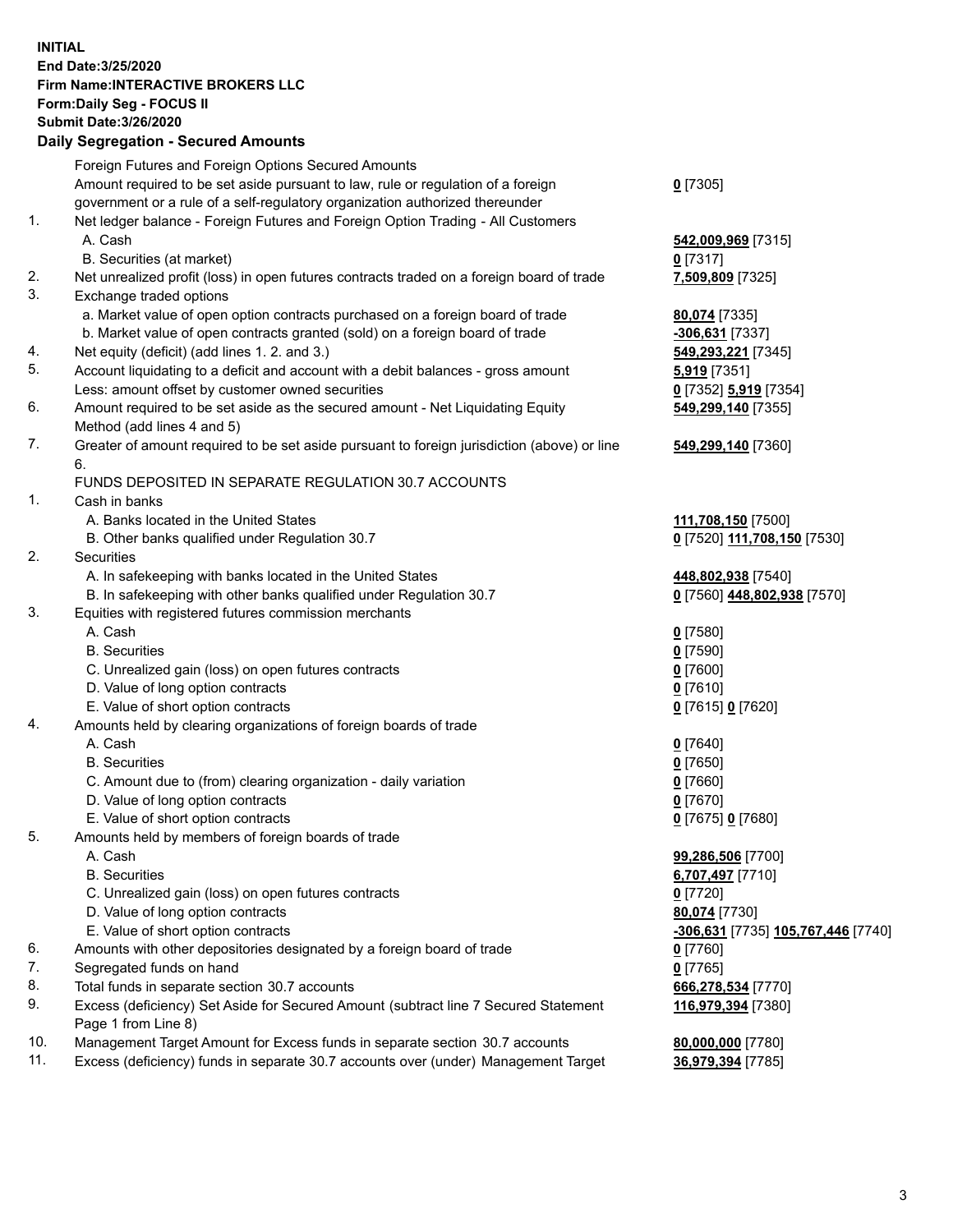**INITIAL End Date:3/25/2020 Firm Name:INTERACTIVE BROKERS LLC Form:Daily Seg - FOCUS II Submit Date:3/26/2020 Daily Segregation - Segregation Statement** SEGREGATION REQUIREMENTS(Section 4d(2) of the CEAct) 1. Net ledger balance A. Cash **5,702,483,486** [7010] B. Securities (at market) **0** [7020] 2. Net unrealized profit (loss) in open futures contracts traded on a contract market **-49,941,530** [7030] 3. Exchange traded options A. Add market value of open option contracts purchased on a contract market **519,900,042** [7032] B. Deduct market value of open option contracts granted (sold) on a contract market **-525,952,639** [7033] 4. Net equity (deficit) (add lines 1, 2 and 3) **5,646,489,359** [7040] 5. Accounts liquidating to a deficit and accounts with debit balances - gross amount **5,234,056** [7045] Less: amount offset by customer securities **0** [7047] **5,234,056** [7050] 6. Amount required to be segregated (add lines 4 and 5) **5,651,723,415** [7060] FUNDS IN SEGREGATED ACCOUNTS 7. Deposited in segregated funds bank accounts A. Cash **2,570,942,202** [7070] B. Securities representing investments of customers' funds (at market) **1,809,685,310** [7080] C. Securities held for particular customers or option customers in lieu of cash (at market) **0** [7090] 8. Margins on deposit with derivatives clearing organizations of contract markets A. Cash **10,040,600** [7100] B. Securities representing investments of customers' funds (at market) **1,469,486,101** [7110] C. Securities held for particular customers or option customers in lieu of cash (at market) **0** [7120] 9. Net settlement from (to) derivatives clearing organizations of contract markets **20,000,878** [7130] 10. Exchange traded options A. Value of open long option contracts **516,723,609** [7132] B. Value of open short option contracts **-522,794,628** [7133] 11. Net equities with other FCMs A. Net liquidating equity **0** [7140] B. Securities representing investments of customers' funds (at market) **0** [7160] C. Securities held for particular customers or option customers in lieu of cash (at market) **0** [7170] 12. Segregated funds on hand **0** [7150] 13. Total amount in segregation (add lines 7 through 12) **5,874,084,072** [7180] 14. Excess (deficiency) funds in segregation (subtract line 6 from line 13) **222,360,657** [7190] 15. Management Target Amount for Excess funds in segregation **155,000,000** [7194] **67,360,657** [7198]

16. Excess (deficiency) funds in segregation over (under) Management Target Amount Excess

4